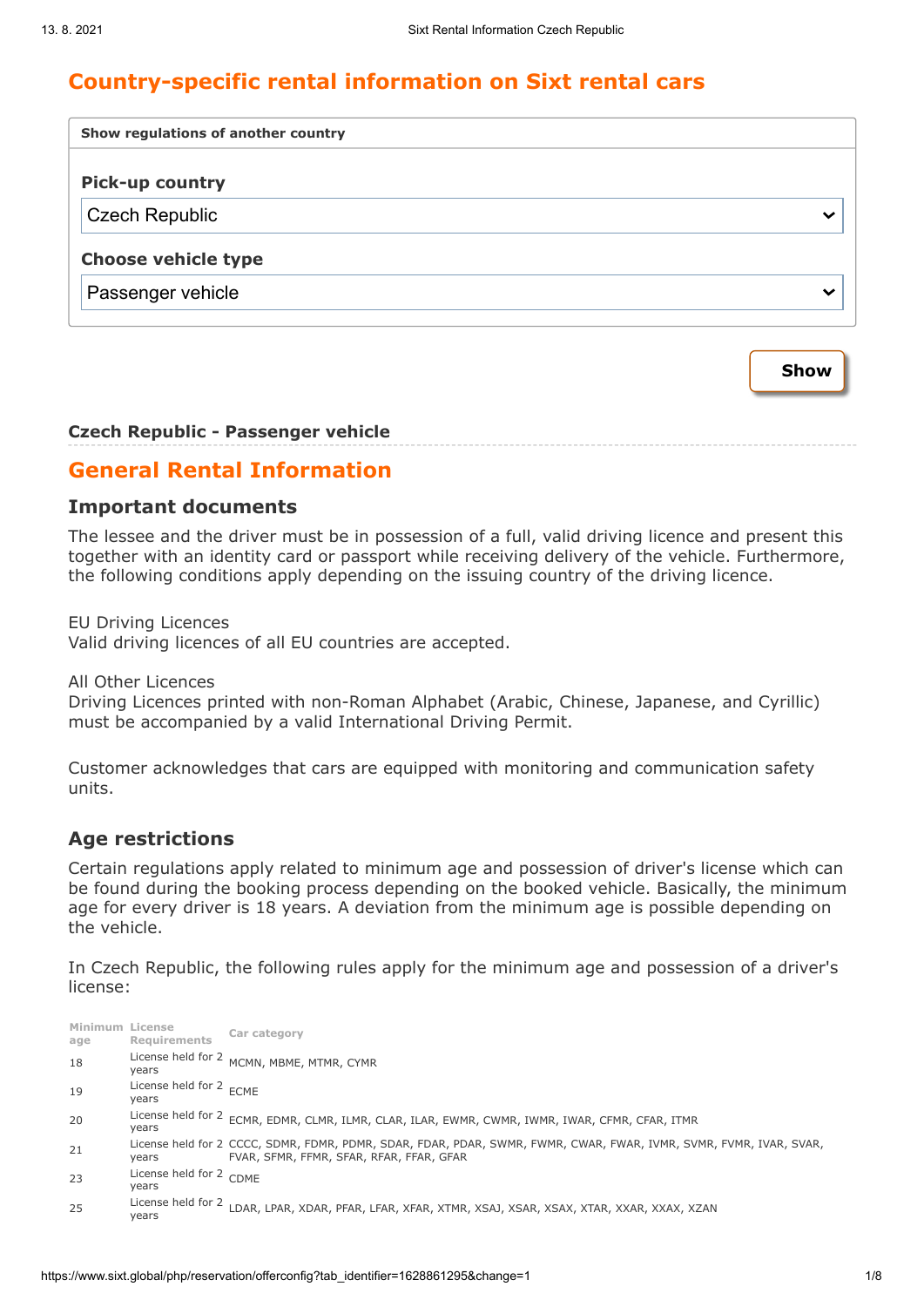Drivers aged 65 years or above must show medical certificate that driver is competent to drive. Otherwise CDW/TP protection is not valid and driver is liable for the car in full amount (excess 100%).

A surcharge of 408.00 CZK per day, max. 2856 CZK applies for drivers above 65 years (for car all groups).

A surcharge applies for young drivers under 23 years.

# **Tariff information**

#### **General**

All credit cards from internationally recognized credit card companies - such as American Express, Diners Club, Eurocard/Mastercard, Visa are acceptable as payment methods, whereas all prepaid and debit cards, such as VISA Electron are not accepted. The payment method must have been issued in the name of the driver. This must be presented at the time of vehicle pickup and be valid at this time.

Sixt CarExpress Servicecard (Advantage Circle) is only accepted in combination with a valid Credit Card.

Cash Payment is not accepted.

Please note, that payments with credit card may require the PIN of the credit card.

An advance charge approval is obtained for the chosen means of payment as a security. The exact deposit is determined on collection since the amount is dependent on the vehicle.

| Car Group                                                                                                                                                                 | Deposit<br>in CZK      | Deposit converted into EUR<br>(subject to fluctuations in<br>exchange rate) |
|---------------------------------------------------------------------------------------------------------------------------------------------------------------------------|------------------------|-----------------------------------------------------------------------------|
|                                                                                                                                                                           | <b>CZK</b>             | <b>EUR</b>                                                                  |
| ECMR, EDMR, EWMR, MCMN, MTMR, CFAR, CFMR, CLAR, CLMR, CWMR, CWAR, CYMR, ECME                                                                                              | 25,000.00 ca. 1,000.00 |                                                                             |
| ILAR, ILMR, CCCC, ITMR, IWAR, IWMR, RFAR, SDAR, SDMR, SFAR, SFMR                                                                                                          |                        | 37,500,00 ca. 1,500,00                                                      |
| FDMR, PDMR, FDAR, PDAR, LDAR, LPAR, XDAR, FWMR, FWAR, IVMR, SVMR, FVMR, IVAR, SVAR,<br>FVAR, FFAR, GFAR, PFAR, LFAR, XFAR, XTMR, XSAJ, XSAR, XSAX, XTAR, XXAR, XXAX, XZAN | 50,000,00 ca. 2,000,00 |                                                                             |

# **Special rental information by booking of Prepaid rates**

# **Prepaid tariff - Pay now**

When booking at a prepaid rate, the payment will be charged along with the total rental price (incl. booked extras and charges) prior to the rental. The driver and mode of payment shall be finalised at the time of reservation and cannot be changed. The confirmed credit card should be valid and available for presentation on collection of the vehicle. All extra costs that occur during the car rental will be charged to this credit card.

A refund shall not be issued for non-collection, vehicle being collected late or returned early.

#### Changing Booking

A prepaid booking can be changed up to 48 hours before the start of the rental (depending on availability) in return for a booking modification fee of 509,50 CZK. Any payment already made towards the rental will not be refunded; nor shall any differential amount be refunded if this modification leads to a lesser rental cost. Any changes made to a prepaid reservation may impact the rental rate. A change from a prepaid rate to a non-prepaid rate is not possible.

#### Cancellation

A booking can be cancelled before the rental begins. In the event of cancellation, the payment in advance already made towards the rental shall be paid back subject to a cancellation charge,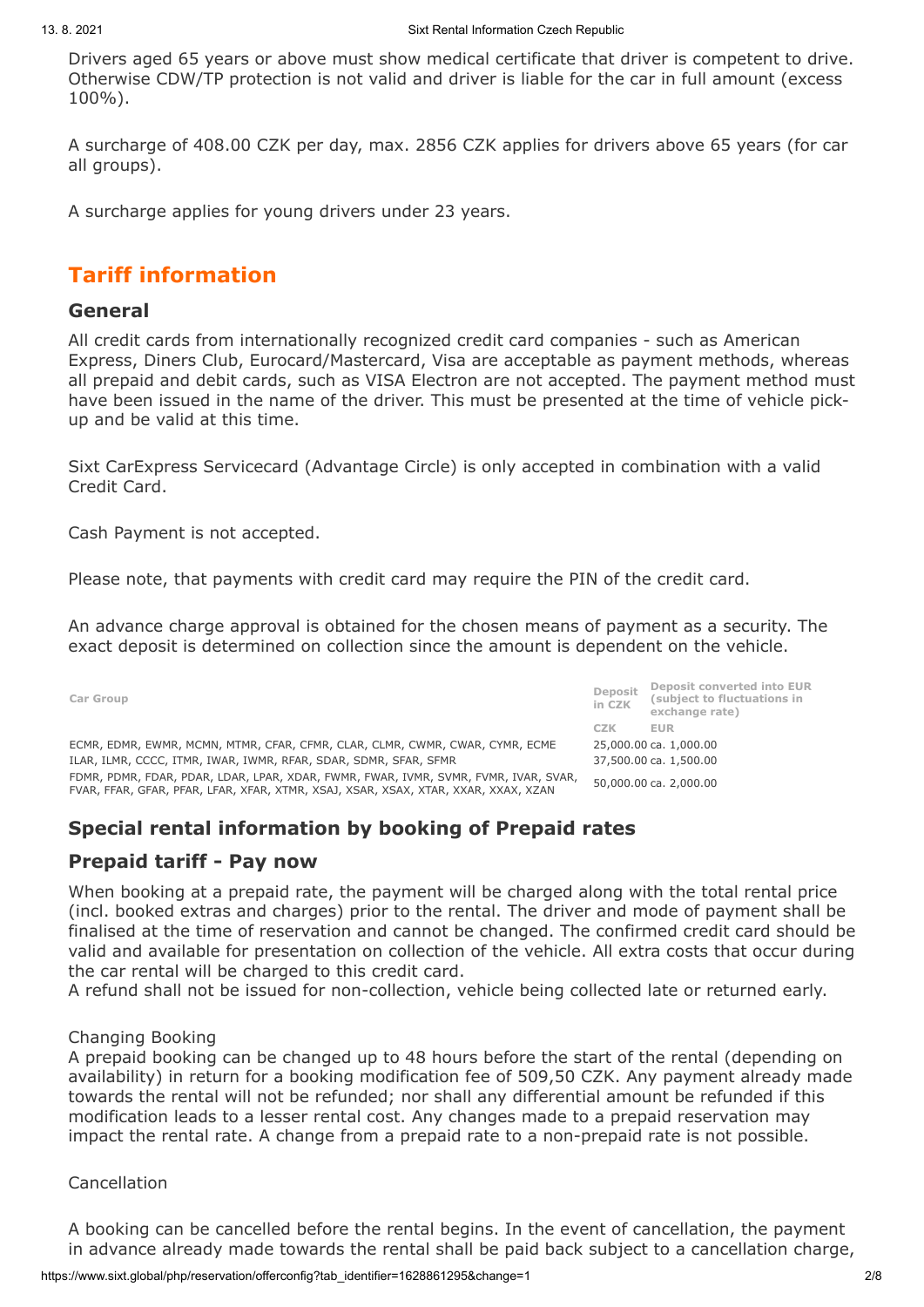which will be withheld and shall be in the amount of the rental charge ( including any extras and charges) for a maximum of 3 rental days. Cancellations can be made online or in writing and must be addressedto: Sixt Czech Republic Headquarters, SPEED LEASE a.s., Lighthouse Towers, Jankovcova 2 C, CZ - 170 00, Praha 7, Fax: 420 266 007 013, Email: reservation@sixt.cz.

No-show

In the event that the booked vehicle is not collected or not collected at the agreed time the rental charge already paid shall be withheld in full.

# **Protection conditions**

### **Third Party Insurance (TI)**

Protection coverage for the vehicle rented includes Third Party Liability with a maximum cover of CZK 100 Mill for personal injuries and material damages.

Excluded from the protection is the use of the vehicle for the transport of dangerous goods. All protection as part of the rental contract will become void, in particular, if an unauthorized driver has used the vehicle or if the driver of the vehicle does not possess the required driver's license at the time of the event giving rise to claim.

## **Collision Damage Waiver (CDW)**

Collision Damage Waiver removes the drivers responsibility to a part of the vehicle in case of damage.

Damages to the equipment of the vehicle, key, wheel hubs, tyres and wheel damages are not covered by any protection and will be charged to the renter.

If CDW is accepted, customer is only responsible for the following amounts:

20,000.00 CZK (MCMN, ECMR, EDMR, ECME, EWMR, MTMR) 25,000.00 CZK (CLMR, ILMR, CLAR, ILAR, CWMR, CWAR, CFMR, CFAR, CYMR) 30,000.00 CZK (CCCC, SDMR, SDAR, IWMR, IWAR, ITMR) 35,000.00 CZK (SFMR, SFAR, RFAR) 40,000.00 CZK (FDMR, PDMR, FDAR, PDAR, IVMR, SVMR, FVMR, IVAR, SVAR, FVAR, FFMR, FFAR, GFAR) 45,000.00 CZK (MBME, CDME, LDAR, LPAR, XDAR, SWMR, FWMR, FWAR, PFAR, LFAR, XTMR, XSAJ, XSAR, XSAX, XTAR, XXAR, XXAX) 250,000.00 CZK (XFAR)

Collision Damage Waiver is not offered on the XZAN car group.

If CDW is not accepted the customer will be held liable for the full value of the car.

## **Top Cover CDW**

If CDW is already included in the rates, the renter can choose Top Cover CDW to reduce the Non-Waiverable Responsibility.

If Top Cover CDW is accepted, customer is only responsible for the following amounts: 6,000.00 CZK (MCMN, ECMR, EDMR, CLMR, ILMR, SDMR, ECME, CLAR, CYMR, ILAR, SDAR, EWMR, CWMR, IWMR, CWAR, IWAR, CFMR, CFAR, MTMR, ITMR) 10,000.00 CZK (CCCC, FDMR, PDMR, MBME, CDME, FDAR, PDAR, LDAR, LPAR, XDAR, SWMR, FWMR, FWAR, IVMR, SVMR, FVMR, IVAR, SVAR, FVAR, SFMR, FFMR, SFAR, RFAR, FFAR, GFAR, PFAR, LFAR, XTMR).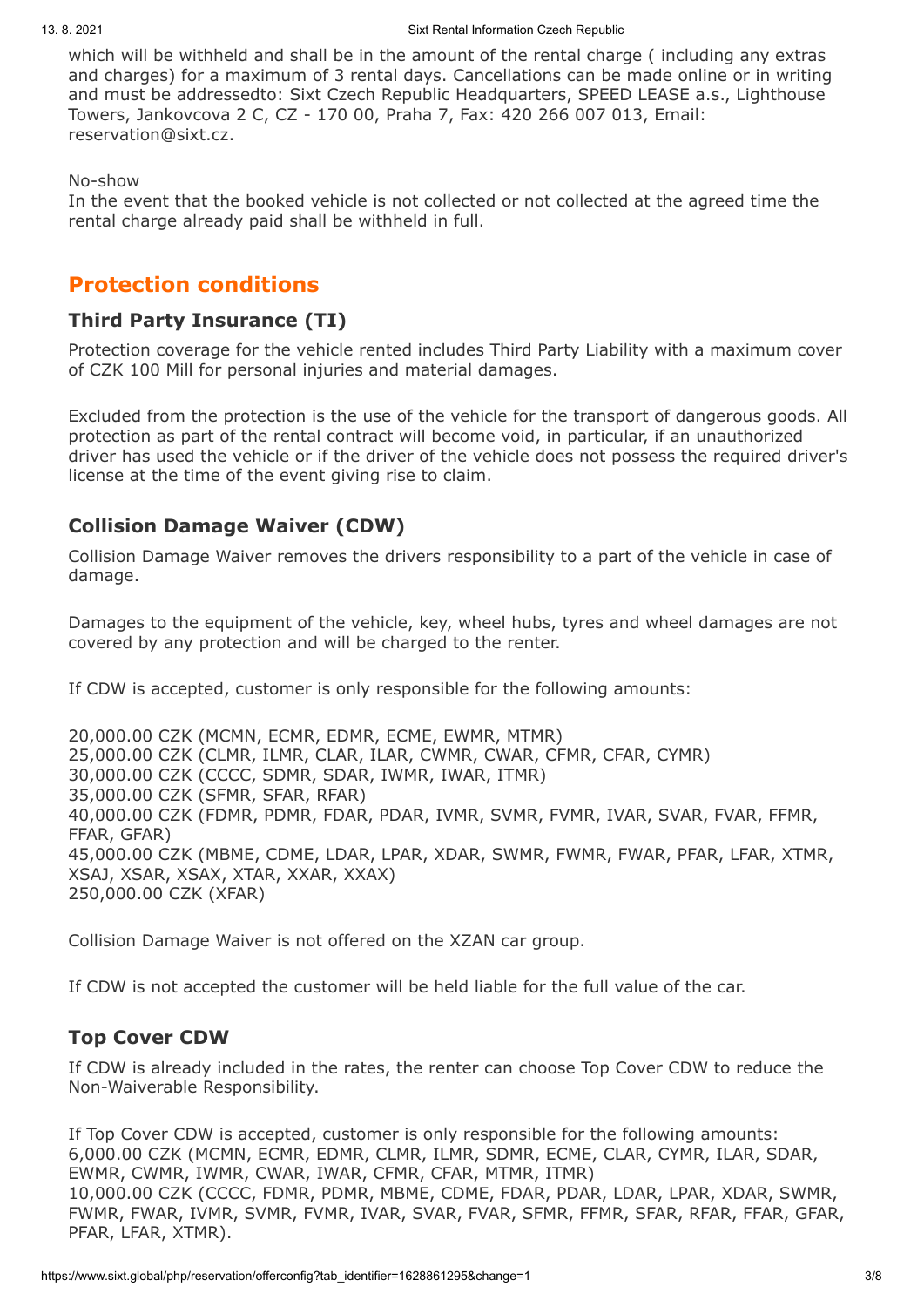Top Cover CDW is not offered on the XFAR, XSAJ, XSAR, XSAX, XTAR, XXAR, XXAX, XZAN car group.

### **Super Top Cover CDW**

If CDW is already included in the rates, the renter can choose Super Top Cover CDW to eliminate the Non-Waiverable Responsibility.

If Super Top Cover CDW is accepted, customer is only responsible for the following amounts: CZK 0.00

Super Top Cover CDW is not offered on the XFAR, XSAJ, XSAR, XSAX, XTAR, XXAR, XXAX, XZAN car group.

# **Theft Protection (TP)**

Theft Protection removes the drivers responsibility to a part of the vehicle in case of theft.

If TP is accepted, customer is only responsible for the following amounts: 20,000.00 CZK (MCMN, ECMR, EDMR, ECME, EWMR, MTMR) 25,000.00 CZK (CLMR, ILMR, CLAR, ILAR, CWMR, CWAR, CFMR, CFAR, CYMR) 30,000.00 CZK (CCCC, SDMR, SDAR, IWMR, IWAR, ITMR) 35,000.00 CZK (SFMR, SFAR, RFAR) 40,000.00 CZK (FDMR, PDMR, FDAR, PDAR, IVMR, SVMR, FVMR, IVAR, SVAR, FVAR, FFMR, FFAR, GFAR) 45,000.00 CZK (MBME, CDME, LDAR, LPAR, XDAR, SWMR, FWMR, FWAR, PFAR, LFAR, XTMR, XSAJ, XSAR, XSAX, XTAR, XXAR, XXAX) 250,000.00 CZK (XFAR)

Theft Protection is not offered on the XZAN car group.

If TP is not accepted the customer will be held liable for the full value of the car.

# **Personal Accident Protection (PAP)**

By taking out personal accident protection can also be extended to cover the consequences of an accident.

By taking out PAP the limit of liability is: 179,550.00 CZK for invalidity, 88,200.00 CZK for decease. No cover for medical costs.

# **Tyre and Windscreen Coverage (TG)**

The tire and glass coverage provides protection for damages on tires, windscreen, side windows and the rear window with a deductible of 500 CZK.

If the protection is not accepted, the customer will be held liable for the full extent of the damage.

# **Roadside Protection (BC)**

Our Roadside Protection is your extended breakdown protection during your rental and protects you at home and abroad against high service and repair costs for the following incidents caused by you: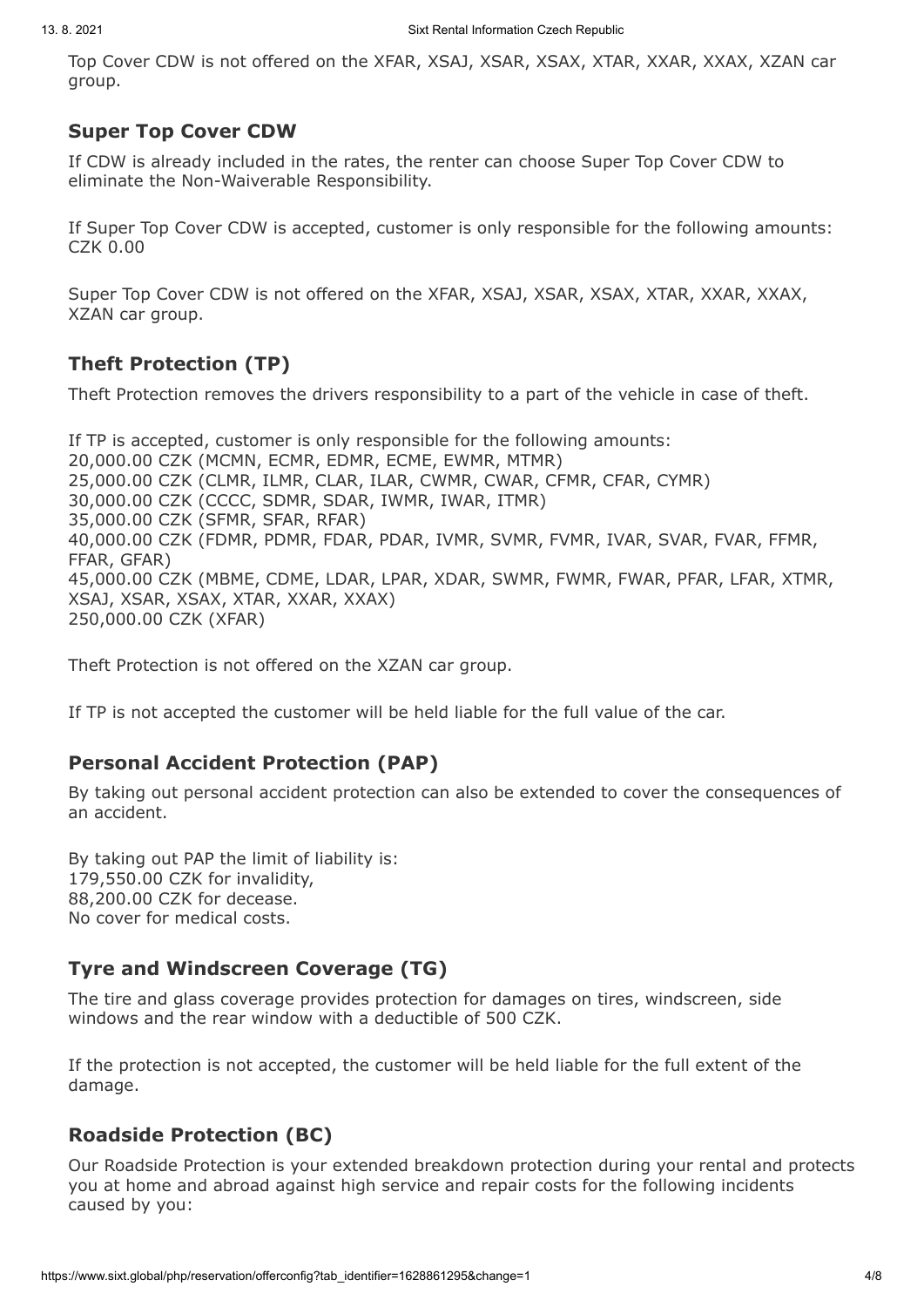All services may only be ordered by a direct claim with Sixt 24-hour Roadside Assistance (only CZ contact in the DriverSet in the car). They shall also determine the type and extent of service required to ensure the renter stays mobile. If any damage to the rental vehicle occurs which is not covered by Sixt within the scope of the Roadside Protection, the renter is liable for such damage.

Roadside protection is provided 24/7 (365 days).

# **Cross Border Rentals & Territorial Restrictions**

Cross Border Rentals are allowed to the following countries: Austria, Belgium, Denmark, France, Germany, Hungary, Italy, Liechtenstein, Luxembourg, Monaco, Netherlands, San Marino, Slovakia Switzerland.

It is not allowed to ship the rental car by ferry. Except from: Great Britain and Ireland.

Cross Border Rentals to:

Croatia, Estonia, Great Britain, Ireland, Lithuania, Latvia, Norway, Sweden and Slovenia are allowed with the exception of the following vehicle group: ILMR, SDMR, FDMR, PDMR, ILAR, FDAR, PDAR, LDAR, LPAR, XDAR, FWMR, FWAR, IVMR, SVMR, FVMR, IVAR, SVAR, FVAR, SFMR, SFAR, RFAR, FFAR, GFAR, PFAR, LFAR, XTMR, XSAJ, XSAR, XSAX, XTAR, XXAR, XXAX, XZAN. Poland you can enter with the exception of the following vehicle group: PDMR, PDAR, LDAR, LPAR, XDAR, IVMR, SVMR, FVMR, SVAR, FVAR, SFMR, SFAR, RFAR, FFAR, GFAR, PFAR, LFAR, XTMR, XSAJ, XSAR, XSAX, XTAR, XXAR, XXAX, XZAN, Mercedes (SVMR, SVAR).

In case of offence against Cross Border & Territorial Restrictions all protections lose their validity.

## **Foreign Use Charge**

For travels abroad, additional charges may apply and are governed by the respective country of entry and must be requested at the local rental station.

# **Extras**

Accessories are bookable without obligation and subject to availability. During the period of November 1st until March 31 snow tyres are mandatory in the Czech Republic and will be charged.

# **One-Way Rentals**

One-way rentals within Sixt locations in Czech Republic are allowed under conditions depending on tarif.

All international One-Way Rentals are on request. Please contact the local rental station.

Please contact your Sixt local rental station or our hotline.

In the case of unannounced and unauthorised one-way rentals, we reserve the right to charge an additional fee.

# **Navigation system**

Navigation systems are available subject to a fee.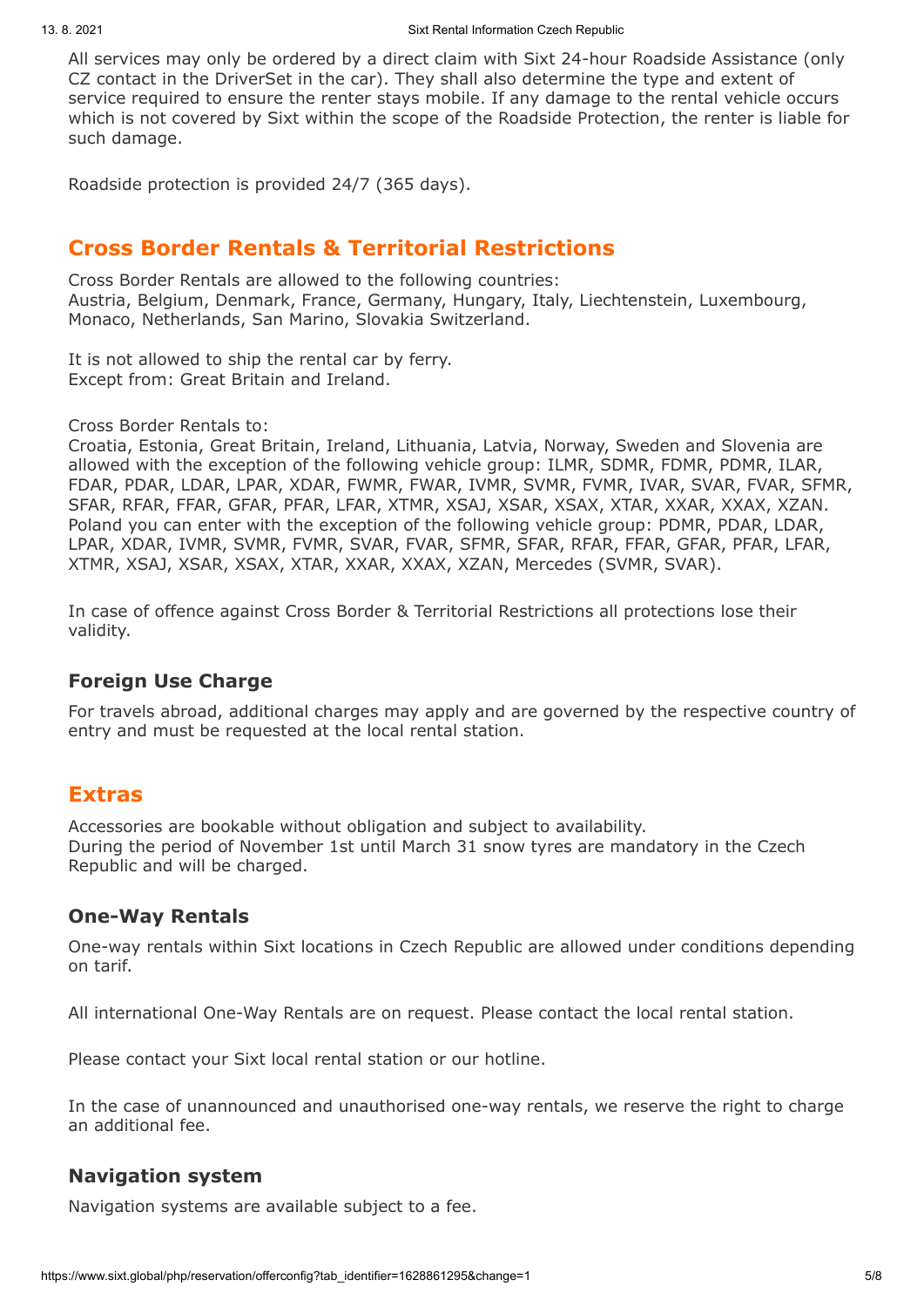### **Additional Driver**

A charge is levied for the additional driver, whose details are noted in the lease only if the additional driver presents a valid driver's license.

## **Baby and child seats**

Baby seats, child seats and booster seats are available subject to a fee.

## **Vehicle refueling**

All vehicles are supplied with a full tank of fuel and should be refilled prior to return to Sixt, otherwise the current prices per litre of petrol or diesel will be charged in addition to a refuelling fee.

If desired, the vehicle will be refuled according to currently available conditions after returning it to the station.

Alternatively, you may purchase a tankful of fuel at the time of rental at a price that is competitive with local fuel stations and return the tank empty. No refunds will be given for unused fuel.

## **Delivery & Collection**

Deliveries and collections are available at the local rental station subject to a fee.

For delivery to the city centre an additional tourism tax may apply.

Delivery/Collection Service is on request. Please contact the local reservation centre - +420 222 324 995.

An out of opening hours charge for Delivery/Collection Service may apply.

## **Winter equipment**

Winter tires, snow chains and ski racks are available subject to a fee.

## **Diesel guaranteed**

Upon request, we will guarantee a vehicle with a diesel engine for a fee.

# **Other Fees and Taxes**

When the renter gets a CD with navigation and the remote keyboard from the lessor, he is responsible for returning the CD and the keyboard upon the car return. The return of the CD and keyboard will be annotated on the contract or on the check-in list. If such a written note is missing, the renter takes the full responsibility for the CD and the keyboard and the lessor may charge him its full price.

## **Premium Location Fee**

A premium location fee occurs for rentals at airport and train stations.

## **Out Of Hours**

Out of opening hours service is available at selected stations. In this case, an additional charge applies for the provision of the service.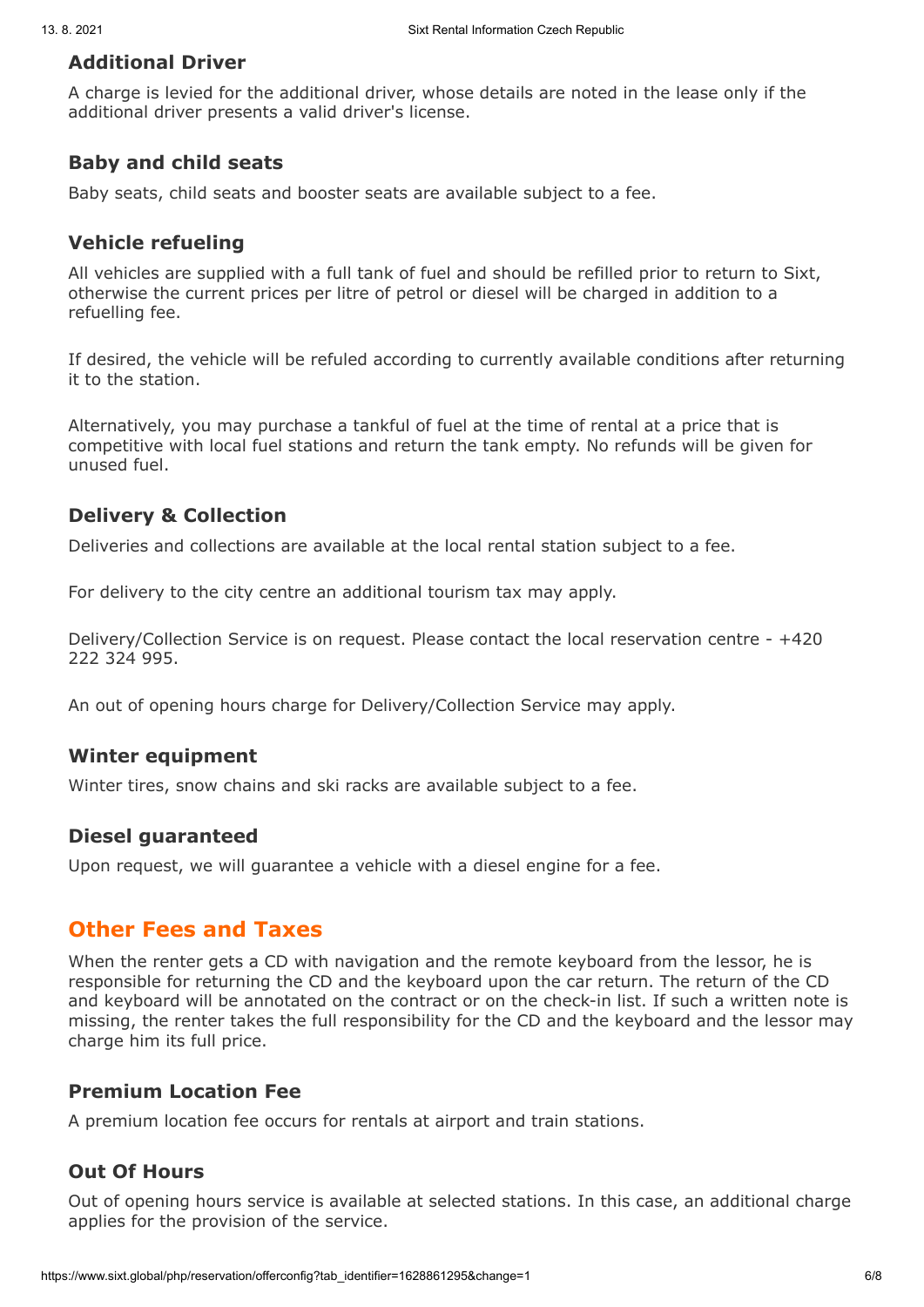#### **Key Replacement**

A Key Replacement Fee applies in case of lost keys.

#### **Accident Handling Fee**

An Accident Handling Fee applies if a vehicle is damaged.

#### **Vehicle License Fee**

A Vehicle License Fee occurs.

## **Registration Fee/Road Tax**

A Road Tax occurs.

## **Vehicle Cleaning**

In case the car requires a special cleaning procedure (i.e. smell removal, animal pollution, spill of liquids etc.) after returning, a cleaning charge will apply.

#### **Flexi Return Guarantee**

Plans can change. As a flexible mobility partner, we are happy to adapt to your plans. Thanks to our Flexi Return guarantee, you have the freedom to return the vehicle at any time to an authorised Sixt station, regardless of the rental agreement.

If your plans change during your hire period, let us know by telephone on +420 22 23 24 995 or in person at any of our stations, and our employees will amend your rental contract. By doing this, we can adapt to your changed plans. This service is, of course, free of charge for you.

#### **Flexi Return Guarantee in the tariff Pay later**

If you return your vehicle earlier than agreed in the rental contract, we will charge the rental price according to the rental contract. You will receive a partial discount for the unused rental days.

#### **Flexi Return Guarantee in the tariff Pay now**

When booking at a prepaid rate, a refund shall not be issued for returned early. For further information please refer to the section Prepaid Tariff - Pay now.

## **Flexi Late Return in both tariffs (Pay later & Pay now)**

If you return the vehicle later, without notifying us, we will bill you 320.65 CZK service fee for the Flexi Return Service. This fee applies in addition to any extra days which might incur due to the rental extension.

## **Flexi Return Location in both tariffs (Pay later & Pay now)**

If you return the vehicle to a station other than that agreed in the rental contract, the Flexi Return location will incur a service fee of 514.25 CZK if we have not been informed of the changes to the rental contract in advance.

With our Flexi Return guarantee, you will always have maximum flexibility and cost-efficiency when driving.

All rates are inclusive of VAT (if VAT incurs).

For corporate customers with individual agreements alternative prices and regulations can